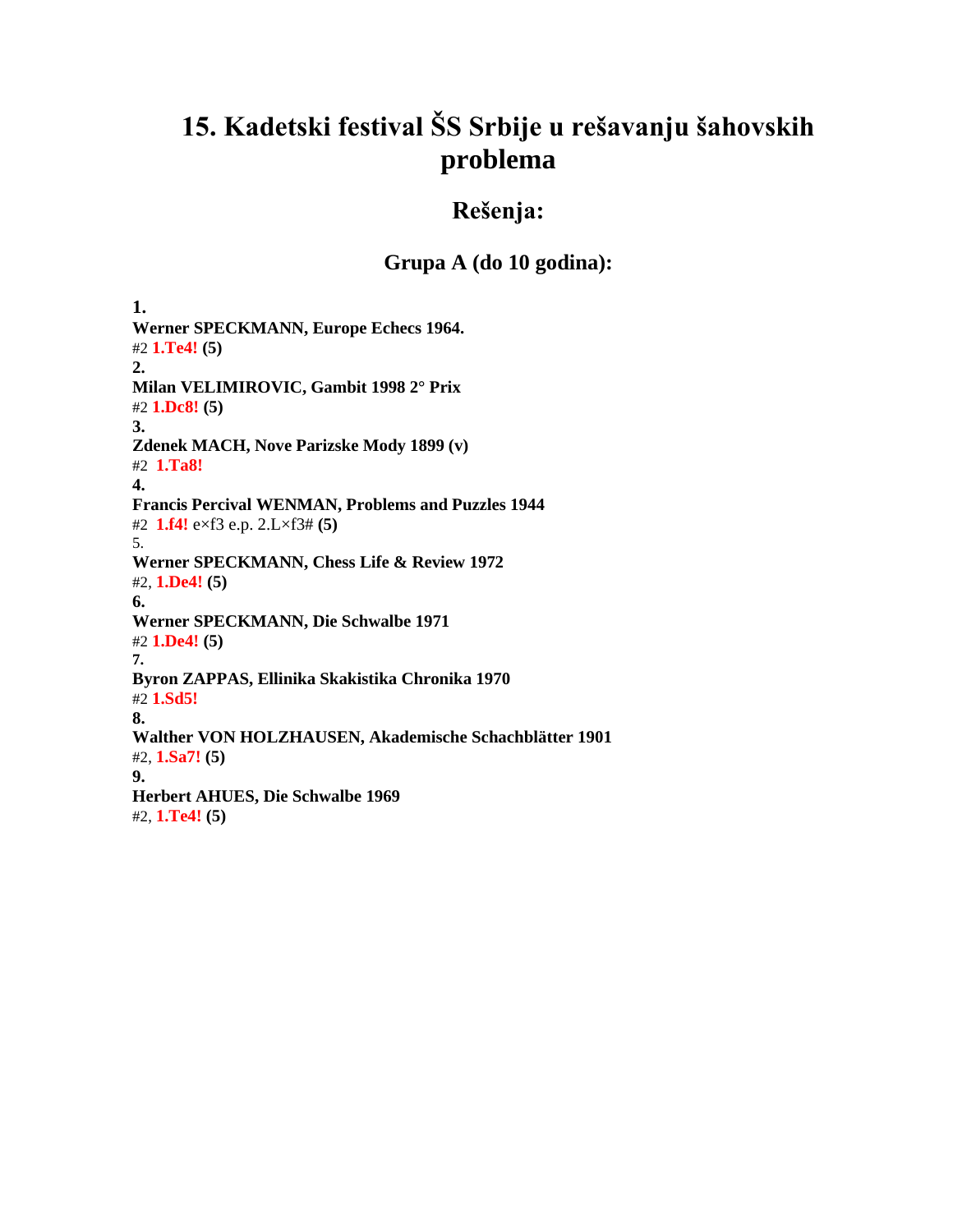## **15. Kadetski festival ŠS Srbije u rešavanju šahovskih problema**

### **Rešenja:**

### **Grupa B (do 14 godina):**

**1. Paul KERES, Wiener Schach-Zeitung 1933** #2, **1.Td7! (5) 2**. **Comins MANSFIELD, Concours de miniatures, Le Salut Public 1929 1° Prix special** #2 **1.Sf4 (5)! 3. Frederic LAZARD, Bulletin de la FFE 1926** #2, **1.Dh7! (5) 4. Werner SPECKMANN, Wilhelm MASSMANN, Il Duale 1981, 3° Prix** #2 **1.Ta3! (5) 5. Byron ZAPPAS, Probleemblad 1984, 4° Recommande** #2 **1.Dh4! (5) 6. Branislav DJURAŠEVIĆ, original za ovo rešavačko takmičenje 1.Lh7!** Ke4 2.Tg4+ **(5)** Kd5 3.Lg8# (povrat) **7. Helmer HOLM, Tournoi Olympique 1948-50, 1° Recommande** #3 **1.Tc4!** blocus **(2)** 1…Sd1/Sa4 2.Tb4 **(1)** 1…Sd3 2.La3 **(1)** 1…S×c4 2.Kc3 **(1) 8. Michael SZABO, Die Schwalbe 1944, 1° Prix** #4 **1.Sc2!** Kc5 2.a4 Kd5 3.Sa3 **(5)** Kc5 4.Tb5# **9. Peder A. LARSEN, Tidsskrift for Skak 1897, verzija Alain VILLENEUVE 2005** = 1.d5+ **(1)** Kd6 2.Lh7 K×d5 3.Lf5 h2 4.Lc8 **(2)** Rc6 5.Lg4 h1D 6.Lf3+ **(2)** D×f3=